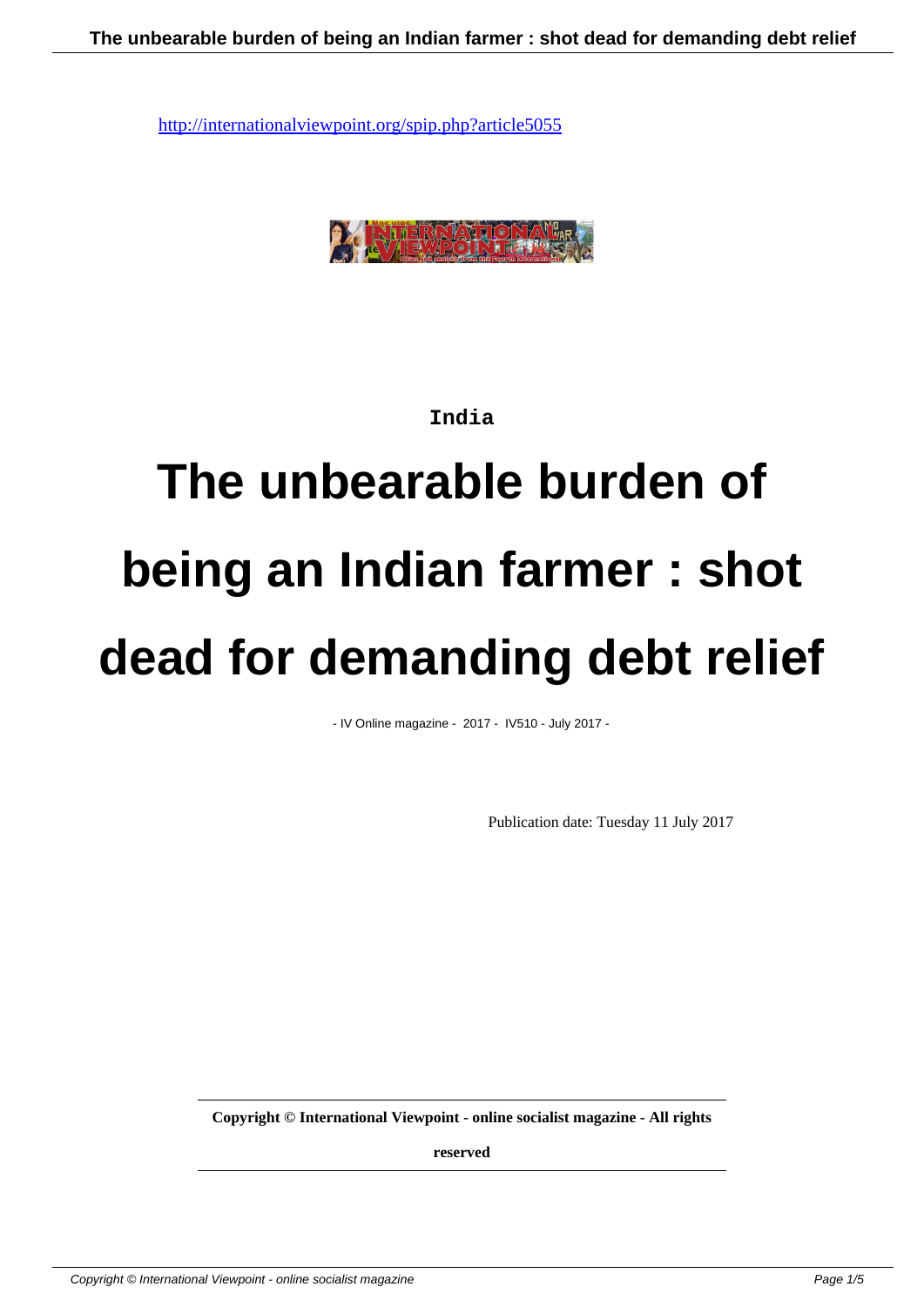**A nondescript district in the centre of this vast country has suddenly become a most sought after destination for politicians and media people. Lamentably, this transformation has come at the cost of human lives. Farmers in the Indian state of Madhya Pradesh started their protests since June 1 demanding higher crop prices and debt relief. This was no great news since popular protests from the peasantry have erupted time and again in different parts of the country demanding crop prices and debt-relief as the country is reeling under acute agrarian distress with over 300,000 farmers committing suicides cumulatively due to debt-burden.**

However, what turned this case different was that as the farmers' agitation turned militant, the administration clamped curfew to snuff out their protests. Unable to do so, the police openly fired on the agitating farmers killing five of them. Another died of lathi (baton) charge. The ruthlessness is further explained by the fact that there have been 45 FIRs (First Information Report - case of investigation registered by the police) against protesting farmers, but not one against those who murdered 6 farmers in cold blood. There are also reports in the media that clear instructions were issued to use maximum force against the agitating farmers.

This incident is an indication of a deeper malaise plaguing Indian agriculture. Between 2001 and 2011, nine million farmers left their ancestral homes and migrated to cities. A study suggests more than 2,000 farmers are heading to cities every day to make a living. [2] And, this is towards the most precarious work in the informal sector.

It is disgraceful to note that an overwhelmingly agricultural country like India doesn't have a proper national agricultural policy. The neo-liberal [p](#nb2)olicies adopted by the successive Indian governments in the last two and a half decades promoted market forces at an unmatched rapidity. It has forced agriculture on to a purely commercial footing and integrated domestic agriculture into the world markets. The consequences have been terrible with farmers mired in huge debts and facing terrible situations that have given rise to problems at multiple levels.

### **Acute distress caused by prices of crops crashing**

The Mandsaur region like other parts of western Madhya Pradesh has seen prices of crop falling 60 percent below the corresponding prices for last year. In the state of Maharashtra, earlier this year, "millions of Indian farmers look set to switch from growing pulses and oilseeds after a government campaign to boost output became a victim of its own success by flooding markets with the crops." [3] This has also been the case with most of the crops that has seen bumper harvest.

Local prices for oilseeds have plunged around 40 [pe](#nb3)rcent between October 2016 - March 2017, while lentils have dropped by nearly a third during the corresponding period. The almost withdrawal of the procurement at Minimum Support Prices (MSP) has been catastrophic. In this case, the government plans to buy a meagre 2 million tonnes of lentils at MSP prices against a record harvest of around 22 million tonnes in the 2016/17 crop year (July-June), up 35 percent from a year earlier. [4] Moreover, the prices offered by the government is 50,500 rupees against the previous year's average prices of 110,000 rupees. Traditionally, agricultural crisis was attributed to the failure of crops due to droughts, flood or other natural catastrophe. However, it is being increasingly observed that bumper crops are also instigating such crisis.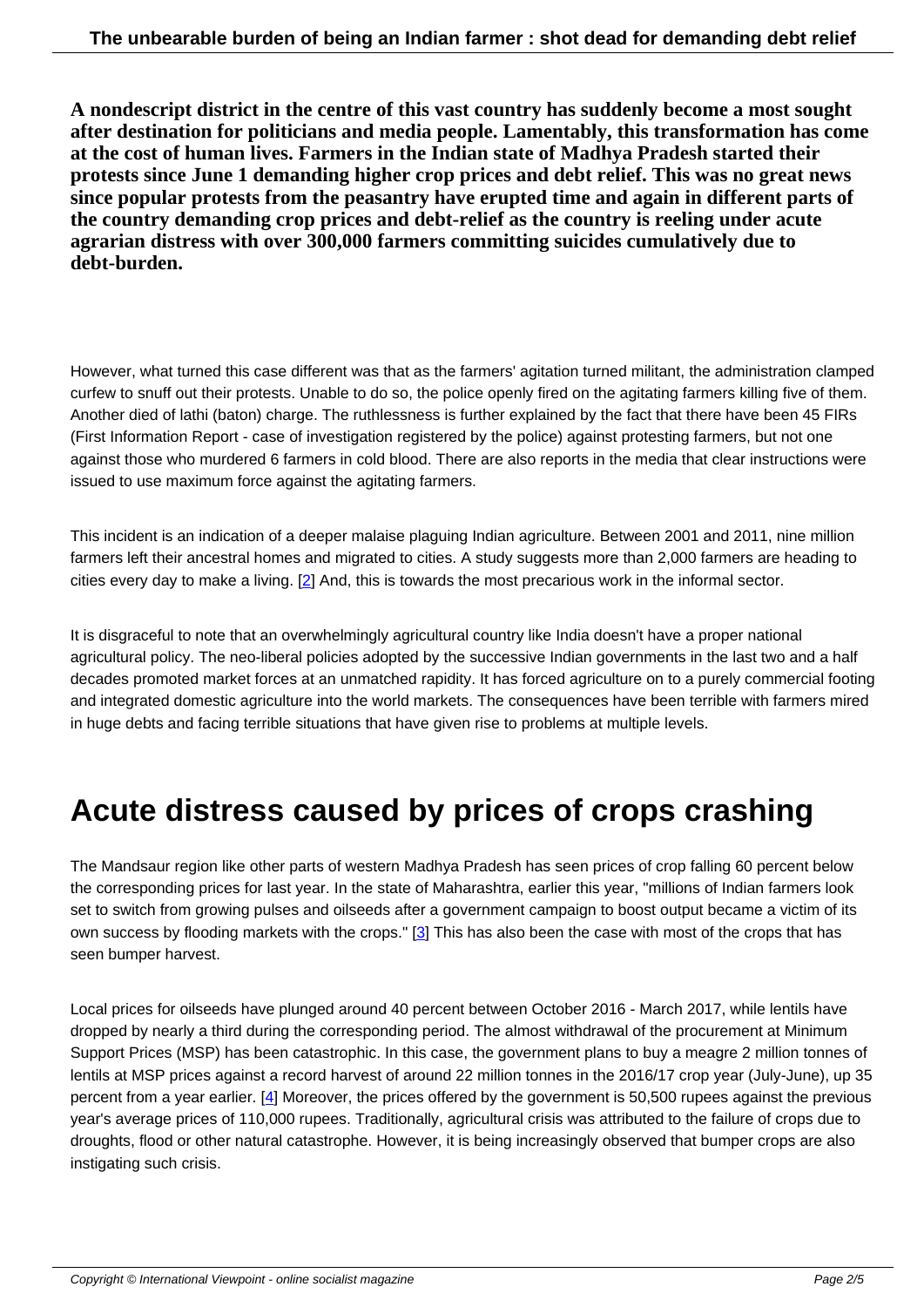The period that followed the implementation of the Structural Adjust Plans (SAP) witnessed rising input costs on one hand and dwindling produce price realisation on the other. The crisis started surfacing since the government planned to dismantle the measures that was built up, in stages, from 1947 to 1992-93 to safeguard the Indian farmers from the market fluctuations. This was also done without giving any adjustment time to Indian farmers. Such protectionist mechanisms, basically built on a combination of input price subsidies and output price support was not always perfectly implemented. However, it had enabled the Indian peasantry to take up production of various crops in a comparatively stable price environment.

The implementation of SAPs not only saw the government slashing subsidies on major inputs, but also the withdrawal of procurement and distribution of farm produce. Subsequently, with the prices of farm inputs going up, private players took advantage of the situation and raised prices further. This was combined with the rise in rates of interests on institutional credits, the narrow window of such credits becoming narrower, forcing huge sections of the peasantry into the grips of private usury. And all these carried on with the inability of farmers to abandon cultivation in the absence of decent alternative livelihood sources.

The impacts of economic liberalisation with the abolition of agricultural subsidies and the opening of Indian agriculture to the global market has been severe. Small and medium farmers are frequently trapped in a cycle of unbearable debt, leading many to take their lives out of sheer desperation. This is currently a major human rights issue of epic proportions in the country and has impacted the peasantry in profound ways. The lives of the small and medium peasantry are entirely ruined. Their rights to life, water, food and adequate standards of living exists under the shadow of threat by market forces. It is scandalous that the government has taken no effective measures and the minuscule relief measures do not effectively address this issue as there is no attempt to deal with the broader structural issues that is at the root of this disaster.

Moreover, the suicide numbers fail to catch the enormity of the problems as entire categories of farmers are left out of the official listing since they do not possess land titles. This mostly includes women, dalits and indigenous people. In the case of Mandsaur and other parts of western Madhya Pradesh demonetisation and other faulty policies, like import of wheat and pulses, led to this fall in prices of farm produce despite a good harvest. It is reported that post-demonetisation, traders are paying 2 percent less on cash transactions to farmers at grain mandis (markets).

# **Switch over to cash crops**

The post-reform period also witnessed Indian agriculture turning towards cash crops. As there was a demand for cash crops like cotton in the international market, a sizeable part of Indian agriculture saw a government promoted shift from food crop to cash crop cultivation. However, excess production soon saw prices crashing making cash crops losing viability. Input costs sharply increased over the years since but the increase in market prices lag behind a long distance. These phenomena since the mid to late 1990s saw farmers suicides being recorded on a large scale.

A report produced by Center for Human Rights and Global Justice, New York observed that "The government has long been alerted to the cotton farmer suicide crisis, yet has done little to adequately respond. Cotton exemplifies India's general shift toward cash crop cultivation, a shift that has contributed significantly to farmer vulnerability, as evidenced by the fact that the majority of suicides are committed by farmers in the cash crop sector. The cotton industry, like other cash crops in India, has also been dominated by foreign multinationals that promote genetically modified seeds and exert increasing control over the cost, quality, and availability of agricultural inputs." [5]

Last year, a severe agricultural crisis took place in the South Indian state of Karnataka. The coastal and Malnad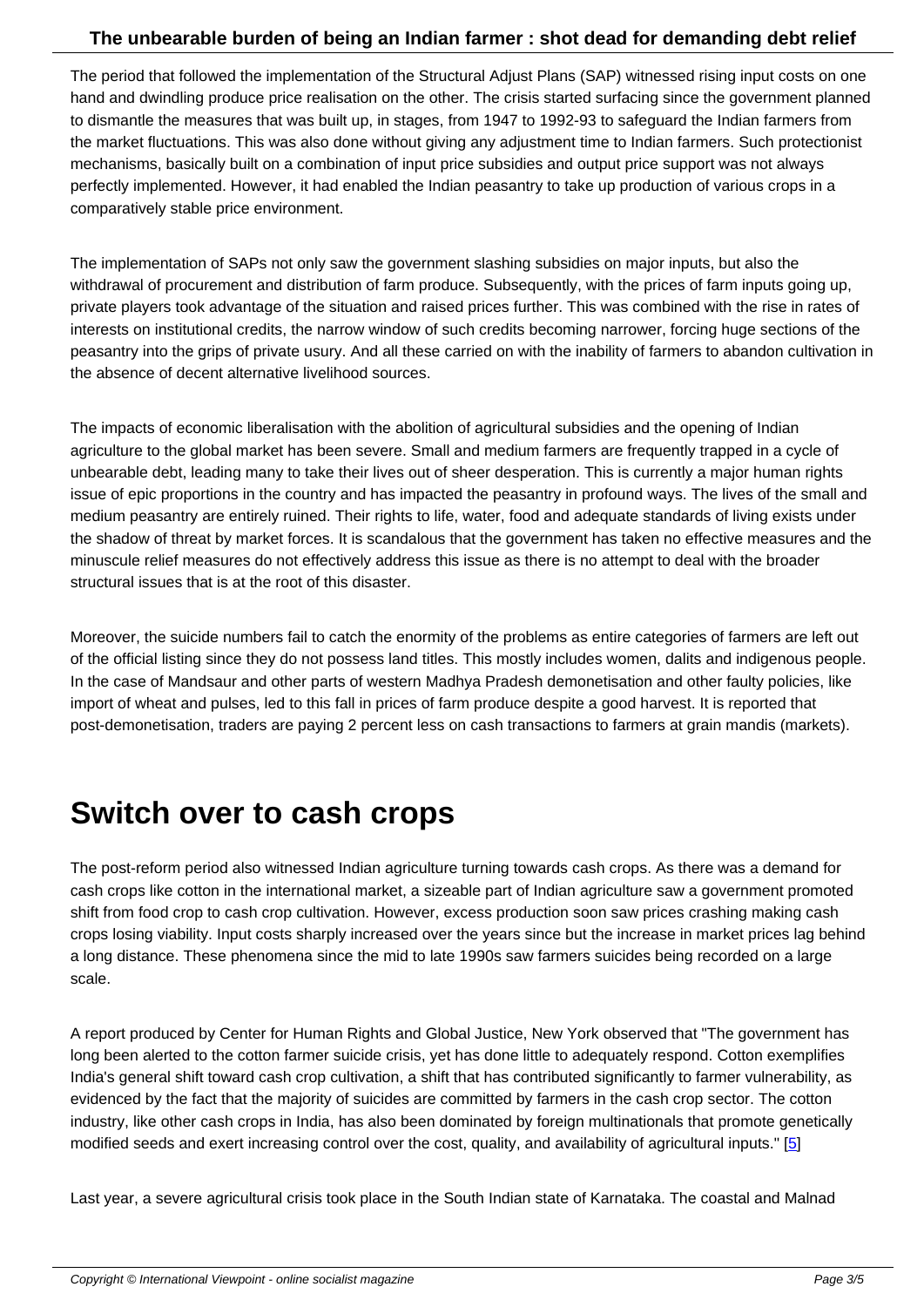regions have been bright spots in the state's agriculture economy for the past two decades. However, "Farmers have been shaken by a steep drop in prices of three major cash crops --- arecanut, coconut and coffee ---- which have fallen roughly by 15- 50% from the historic highs of previous years. While Karnataka is the largest producer of arecanut and coffee in India, it stands third in coconut production. The market turmoil has hit arecanut and coconut right around harvest, when supplies are most abundant and grain prices are at seasonal lows." [Steep fall in prices of cash crops to hurt K'taka's agri economy:

The report by Center for Human Rights and Global Justice also observed that "(a)s a result of ec[onomic reforms,](http://timesofindia.indiatimes.com/city/bengaluru/Steep-fall-in-prices-of-cash-crops-to-hurt-Ktakas-agri-economy/articleshow/53818183.cms) [Indian cotton farmers were thrust into compe](http://timesofindia.indiatimes.com/city/bengaluru/Steep-fall-in-prices-of-cash-crops-to-hurt-Ktakas-agri-economy/articleshow/53818183.cms)tition with the international market, making them extremely vulnerable to price volatility. As new economic policies integrated India into the global market, the resultant devaluation of the Indian rupee dropped prices and increased demand for Indian crops. To capitalize on this potential source of revenue, the Indian government urged farmers to switch to cash crop cultivation, and India quickly redeveloped its agricultural sector to be export-oriented. Cash crops, such as cotton, can lead to short-term revenue gain but are ultimately subject to high levels of price volatility.

India's sudden switch to cash crop cultivation led to an over-saturation of the global market with cotton exports, and, in turn, a depression of cotton prices for these farmers." and, "(d)espite these problems, the Indian government has continued to encourage farmers to switch to cash crops. Though India is currently one of the world's leading cotton producers and exporters, like most cash crop commodity markets, the cotton market has become dominated by a small group of multinational corporations that exert increasing control over the cost, quality, and availability of agricultural inputs.

In addition, in a cotton market where a corporate middleman ferries farmers' products to the global market even those farmers who see high crop yields may not benefit from the prices their crops eventually fetch in the market. Finally, it is important to note that, although the focus here is on cotton, the general problems described continue to be a major concern for all Indian cash crop farmers for whom "investment in agriculture has collapsed," leading to increased "[p]redatory commercialization of the countryside." [6]

# **In lieu of conclusion**

It is high time that the government declares a comprehensive National Agricultural Policy putting a halt to commercialisation of agriculture. It must also implementation of the recommendations of the officially constituted National Commission on Farmers. The agricultural policy of the country should be designed to assign farmers' rights to decent life and livelihood at the core of government policies and programmes. Otherwise, farmer's debt would increase in an unhindered manner pauperising a large section of the population.

Access to institutional credit for peasants must be prioritised facilities extended to all farmers including women, dalits, indigenous people irrespective of the fact whether they have land titles or not. Right to water including irrigation remains another vital issue. These combined with other social protection mechanisms could be the only way out of this insurmountable indebtedness that is plaguing the Indian peasantry in such epic proportions.

**Cadtm** 

[1] The National Crime Records Bureau statistics say 318,528 farmers committed suicide between 1995 and 2015.